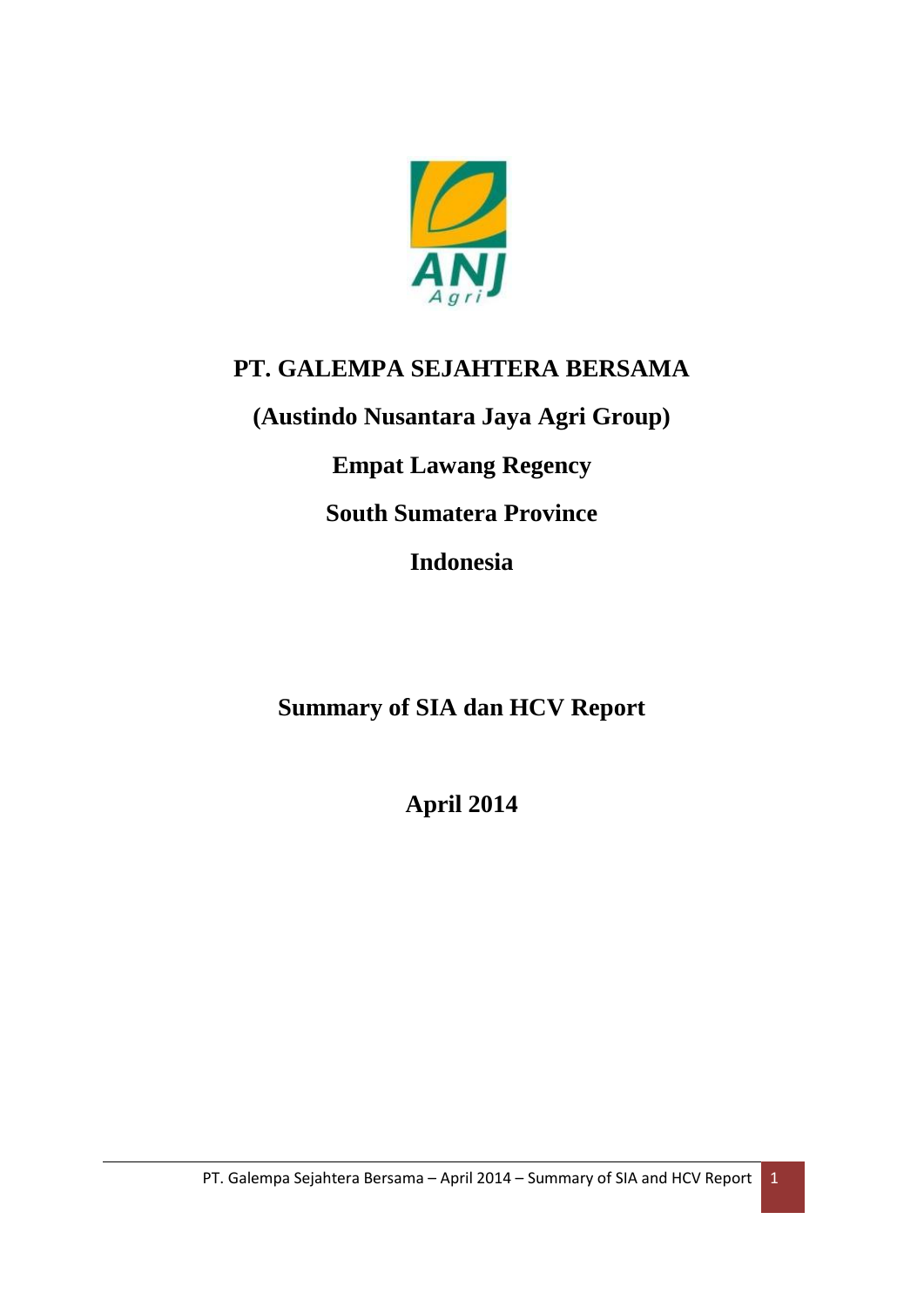# **Summary of SIA and HCV Assessment Report**

# **1. Executive Summary**

PT Galempa Sejahtera Bersama (PT GSB) has obtained an "Izin Lokasi" (location permit) Nomor 525/535/KEP/HUTBUNTAMBEN/2012, date April 20<sup>th</sup> 2012, signed by Bupati of Empat Lawang, covering area of 20,000 Ha, PT GSB located in Ulu Musi Sub District, Empat Lawang Regency, South Sumatera Province.

Scope area of this SIA Assessment is covering some villages such as Lubuk Puding Lama, Lubuk Puding Baru, Pulau Kemang, Muara Betung, Padang Tepong, Galang,Tanjung Agung, Batu Lintang, Muara Kalangan, Simpang Perigi, Kunduran, Talang Bengkulu dan Air Kalinsar belong to Ulu Musi sub District. Puntang, Padu Raksa, Bandar Aji, Karang Gede, Karang Dapo Lama, Karang Dapo Baru, Tangga Rasa, Tapa Baru, Karang Anyar and Martapura belong to Sikap Dalam sub district. This assessment conducted to identify the socio-economy condition of the community, issue, problems and the impact of company existence in their area.

In 2012, PT GSB hired Focus Group Consulting, lead by Ir, Siswoyo, MSi, a RSPO approved HCV Lead Assessor, to conduct HCV and SIA Assessment with a team of experts.

Based on the result of HCV Assessment, there is no primary forest found in the area of PT GSB. The forests that still exist are in the form of young secondary forest, underbrush. In general, founded on the HCV Assessments, **HCV1** (HCV1.1 area of 827.61 Ha, HCV 1.3 area of 3,344.40 Ha, and HCV 1.4 area of 857.21 Ha), **HCV2** (HCV 2.3 area of 827.61 Ha), **HCV4** (HCV4.1 area of 2,469.67 Ha and HCV4.2 area of 3,140.40 Ha), **HCV6** area of 1,00 Ha. Some areas have been found to contain more than one HCV.

Area of PT GSB consists of 2 (two) soil type, that is *Typic Dyserupdets* and *Hapludults Lithic*. Description of the soil type is presented in Table.1:

| No. | Ordo        | <b>Subordo</b> | Greatgroup         | Subgroup                 |
|-----|-------------|----------------|--------------------|--------------------------|
|     | Inceptisols | <b>Udepts</b>  | <b>Dystrudepts</b> | <b>Typic Dyserudepts</b> |
|     | Ultisols    | Udults         | <b>Hapludults</b>  | <b>Hapludults Lithic</b> |

Table.1 : Soil type of PT Galempa Sejahtera Bersama Area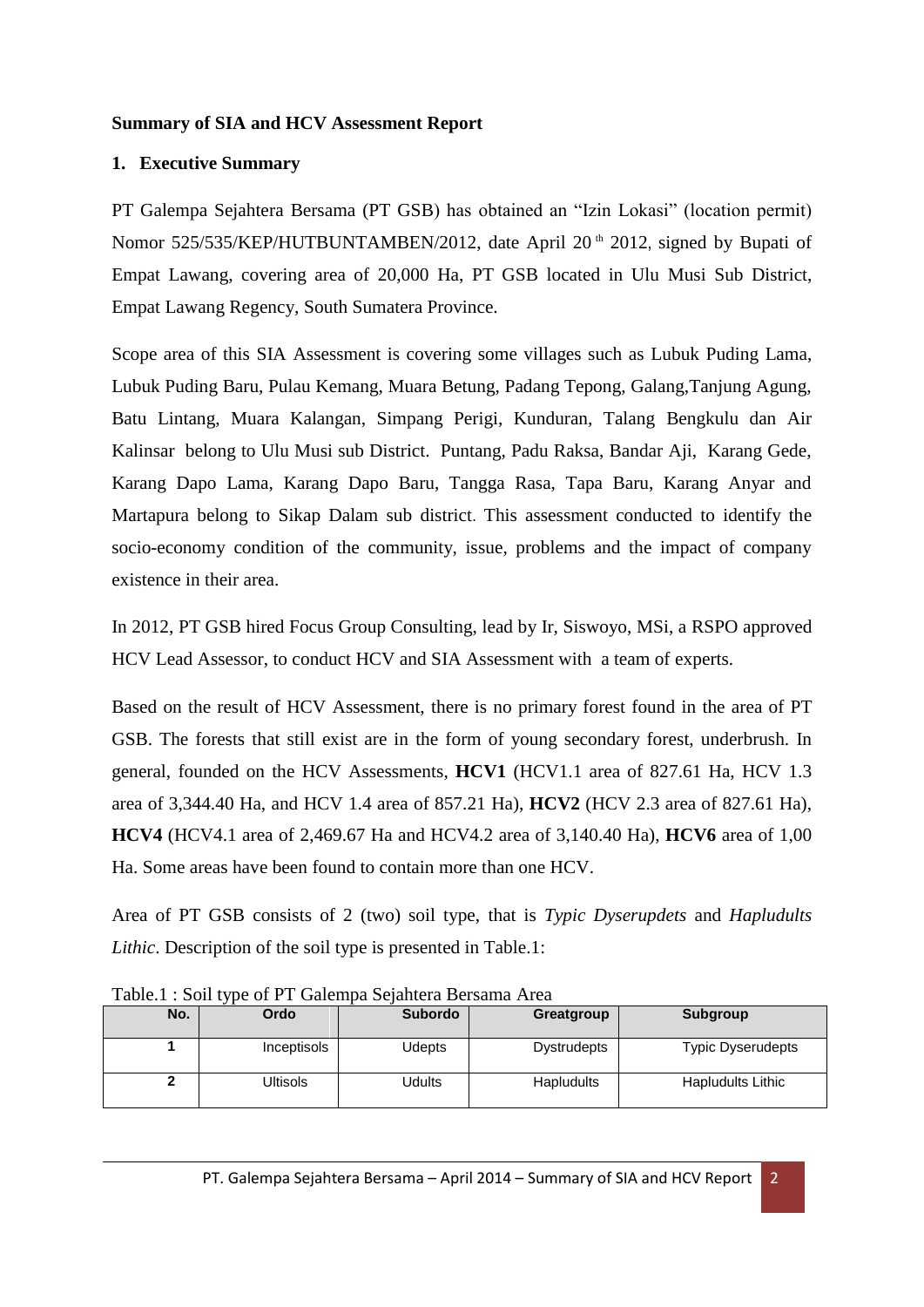# **2. Scope of The HCV & SIA Assessment**

Company Information and Contact Person

| Company Name            | : PT Galempa Sejahtera Bersama                                         |  |  |  |  |  |
|-------------------------|------------------------------------------------------------------------|--|--|--|--|--|
| RSPO Membership Number  | $: 1 - 0032 - 07 - 000 - 00$ (registered as PT Austindo Nusantara Jaya |  |  |  |  |  |
|                         | Agri)                                                                  |  |  |  |  |  |
| Capital Status          | : Foreign Investment                                                   |  |  |  |  |  |
| Address                 | : Ulu Musi Sub District, Empat Lawang Regency, South                   |  |  |  |  |  |
|                         | Sumatera Province                                                      |  |  |  |  |  |
| Telephone               | $(061)$ 4537480                                                        |  |  |  |  |  |
| <b>Type of Business</b> | : Oil Palm Plantation and Mill                                         |  |  |  |  |  |
| <b>Contact Person</b>   | : Indra Pangasian Hutabarat (indra.pangasian@anj-group.com)            |  |  |  |  |  |

# **List of Legal Documents**

| No.            | Kind of Permit/<br><b>Recommendation</b> | <b>Approved by</b>        | <b>No. and Date</b>            | <b>Remarks</b>               |
|----------------|------------------------------------------|---------------------------|--------------------------------|------------------------------|
| $\mathbf{1}$   | Deeds of Establishment                   | Notary H. Zulkifli        | No. 6 dated $14th$             |                              |
|                |                                          | Sitompul, SH,             | December 2011                  |                              |
|                |                                          | Palembang                 |                                |                              |
| $\overline{2}$ | <b>Limited Company</b>                   | Ministry of Justice and   | AHU-                           | Approved in 20 January 2012  |
|                | <b>Approval Deeds</b>                    | <b>Human Rights</b>       | 04071.AH/01.01,                |                              |
|                |                                          | Republic of Indonesia     | 2012                           |                              |
| $\overline{3}$ | Deeds of Shareholder                     | Mala Mukti, S.H,          | No, 09 dated $3rd$             |                              |
|                | Statement                                | LL.M, Jakarta             | January 2013                   |                              |
|                |                                          | (Notary)                  |                                |                              |
| $\overline{4}$ | Notification Receipt of                  | Ministry of Justice and   | AHU-AH.01.10-                  |                              |
|                | <b>Company Data Changes</b>              | <b>Human Rights</b>       | 01091, dated $29th$            |                              |
|                | PT Galempa Sejahtera<br>Bersama)         |                           | January 2013                   |                              |
| 5              | Taxes Number (NPWP)                      | Region Office of          | 03.178.764-1.121.000,          |                              |
|                |                                          | Taxes Medan Polonia,      | based on Registered            |                              |
|                |                                          | North Sumatera.           | Letter No:                     |                              |
|                |                                          |                           | PEM.00167/WPJ.01/K             |                              |
|                |                                          |                           | P.0303/2014/PB                 |                              |
| 6              | Company Registered                       | <b>Integrated Permits</b> | 060614606223, dated            |                              |
|                | Number                                   | Services Agency,          | 08 <sup>th</sup> February 2012 |                              |
|                |                                          | Palembang                 |                                |                              |
| $\tau$         | Status of area PT                        | Ministry of Forestry      | No 76/Kpts-II/2001,            | Status of area PT Galempa    |
|                | Galempa Sejahtera                        |                           | dated 15 March 2001            | Sejahtera Bersama in Permit  |
|                | Bersama                                  |                           |                                | Area based on Forest Area    |
|                |                                          |                           |                                | Indicated (TGHK) is Non      |
|                |                                          |                           |                                | Forest Designated Area (Area |
|                |                                          |                           |                                | Penggunaan Lain).            |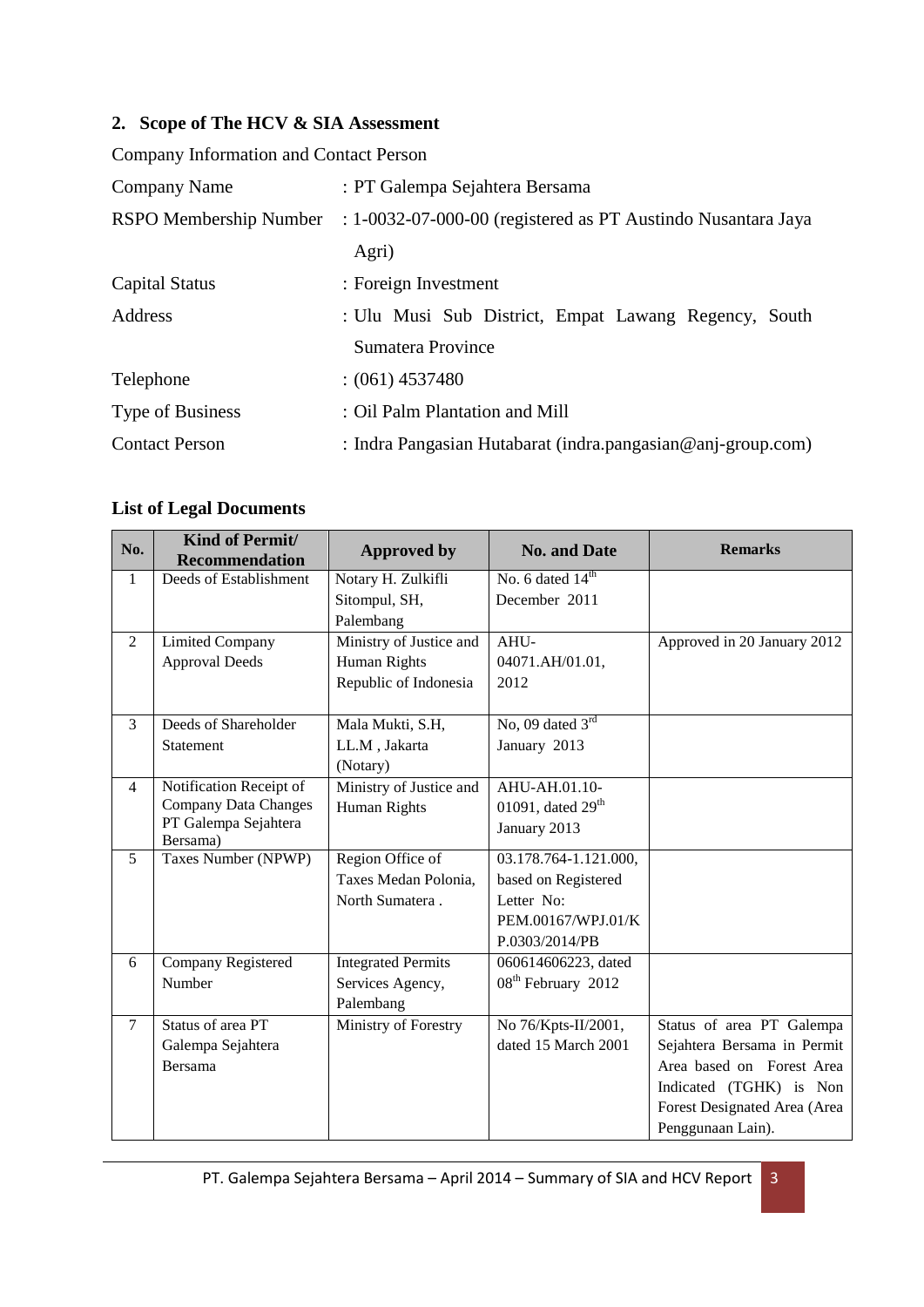| No.     | Kind of Permit/<br><b>Recommendation</b> | <b>Approved by</b> | <b>Remarks</b><br><b>No. and Date</b>             |                                                          |  |
|---------|------------------------------------------|--------------------|---------------------------------------------------|----------------------------------------------------------|--|
| $\,8\,$ | <b>Location Permit</b>                   | Regent of Empat    | No.525/535/KEP/HUT                                | Total Area 20,000 Ha,                                    |  |
|         |                                          | Lawang             | BUNTAMBEN/2012,                                   | located in Village of Luwuk                              |  |
|         |                                          |                    | dated 20 <sup>th</sup> April 2012                 | Puding Lama, Luwuk Puding                                |  |
|         |                                          |                    |                                                   | Baru, Pula Kemang, Muara                                 |  |
|         |                                          |                    |                                                   | Betung, Padang Tapong,                                   |  |
|         |                                          |                    |                                                   | Galang, Tanjung Agung, Batu                              |  |
|         |                                          |                    |                                                   | Lintang, Kalangan, Simpang                               |  |
|         |                                          |                    |                                                   | Perigi, Kanduran, Talang                                 |  |
|         |                                          |                    |                                                   | Bengkulu and Air Kalinsar                                |  |
|         |                                          |                    |                                                   | Sub district Ulu Musi.                                   |  |
|         |                                          |                    |                                                   | Village Puntang, Padu Raksa,                             |  |
|         |                                          |                    |                                                   | Bandar Aji, Karang Gede,                                 |  |
|         |                                          |                    |                                                   | Karang dapo Lama, Karang                                 |  |
|         |                                          |                    |                                                   | Dapo Baru, Tangga Rasa,                                  |  |
|         |                                          |                    |                                                   | Tapa Baru, Karang Anyar                                  |  |
|         |                                          |                    |                                                   | dan Martapura Sub district                               |  |
|         |                                          |                    |                                                   | Sikap Dalam Empat Lawang                                 |  |
|         |                                          |                    |                                                   | Rgency.                                                  |  |
|         |                                          |                    |                                                   | Attach of Map, Scale 1:                                  |  |
|         |                                          |                    |                                                   | 100,000                                                  |  |
| 9       | <b>Plantation Permit</b>                 | Regent of Empat    | No.525/423/KEP/HUT                                | Total Area $\pm 20,000$ Ha,                              |  |
|         |                                          | Lawang             | BUNTAMBEN/2013,<br>dated 8 <sup>th</sup> Mei 2013 | located in Village of Luwuk<br>Puding Lama, Luwuk Puding |  |
|         |                                          |                    |                                                   | Baru, Pula Kemang, Muara                                 |  |
|         |                                          |                    |                                                   | Betung, Padang Tapong,                                   |  |
|         |                                          |                    |                                                   | Galang, Tanjung Agung, Batu                              |  |
|         |                                          |                    |                                                   | Lintang, Kalangan, Simpang                               |  |
|         |                                          |                    |                                                   | Perigi, Kanduran, Talang                                 |  |
|         |                                          |                    |                                                   | Bengkulu dan Air Kalinsar                                |  |
|         |                                          |                    |                                                   | Sub district Ulu Musi.                                   |  |
|         |                                          |                    |                                                   | Village Puntang, Padu Raksa,                             |  |
|         |                                          |                    |                                                   | Bandar Aji, Karang Gede,                                 |  |
|         |                                          |                    |                                                   | Karang dapo Lama, Karang                                 |  |
|         |                                          |                    |                                                   | Dapo Baru, Tangga Rasa,                                  |  |
|         |                                          |                    |                                                   | Tapa Baru, Karang Anyar                                  |  |
|         |                                          |                    |                                                   | dan Martapura Sub district                               |  |
|         |                                          |                    |                                                   | Sikap Dalam Empat Lawang                                 |  |
|         |                                          |                    |                                                   | Rgency.                                                  |  |
|         |                                          |                    |                                                   | Attach of Map, Scale 1:                                  |  |
|         |                                          |                    |                                                   | 100,000                                                  |  |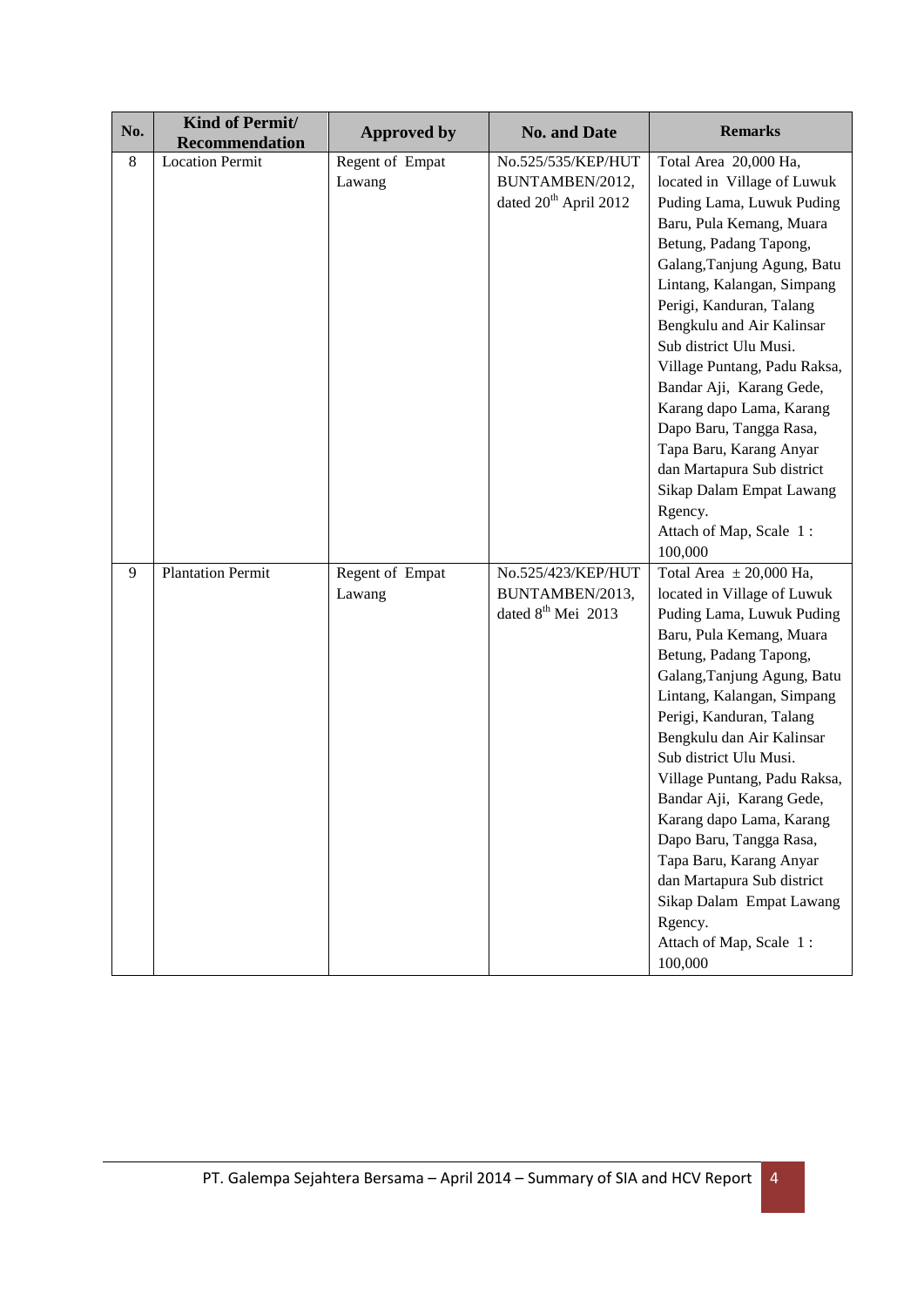| No. | Kind of Permit/                                    | <b>Approved by</b>                            | <b>No. and Date</b>           | <b>Remarks</b>                                        |
|-----|----------------------------------------------------|-----------------------------------------------|-------------------------------|-------------------------------------------------------|
|     | <b>Recommendation</b>                              |                                               |                               |                                                       |
| 10  | <b>Environment Permit,</b>                         | <b>Regent Empat Lawang</b>                    | No.211, 2013, dated 6         | Total area $\pm 20,000$ Ha,                           |
|     | Development Plan of<br>Oil Palm Plantation and     |                                               | May 2013                      | located in Village of Luwuk                           |
|     |                                                    |                                               |                               | Puding Lama, Luwuk Puding                             |
|     | Mill $\pm 20.000$ Ha, Sub<br>district Ulu Musi and |                                               |                               | Baru, Pula Kemang, Muara                              |
|     |                                                    |                                               |                               | Betung, Padang Tapong,<br>Galang, Tanjung Agung, Batu |
|     | Sub district Sikap<br>Dalam, Regency of            |                                               |                               | Lintang, Kalangan, Simpang                            |
|     | <b>Empat Lawang Province</b>                       |                                               |                               | Perigi, Kanduran, Talang                              |
|     | of South Sumatera                                  |                                               |                               | Bengkulu dan Air Kalinsar                             |
|     |                                                    |                                               |                               | Sub district Ulu Musi.                                |
|     |                                                    |                                               |                               | Village Puntang, Padu Raksa,                          |
|     |                                                    |                                               |                               | Bandar Aji, Karang Gede,                              |
|     |                                                    |                                               |                               | Karang dapo Lama, Karang                              |
|     |                                                    |                                               |                               | Dapo Baru, Tangga Rasa,                               |
|     |                                                    |                                               |                               | Tapa Baru, Karang Anyar                               |
|     |                                                    |                                               |                               | dan Martapura Sub district                            |
|     |                                                    |                                               |                               | Sikap Dalam Empat Lawang                              |
|     |                                                    |                                               |                               | Regency                                               |
| 11  | <b>SEIA</b> or Environmental                       | Head of AMDAL                                 | No. 210, 2013, dated          | Total area $\pm 20,000$ Ha, and                       |
|     | <b>Feasibility Permit</b>                          | Commission, Empat                             | 1 May 2013.                   | Palm Oil Mill (Capacity 60                            |
|     |                                                    | Lawang Regency                                |                               | Ton FFB/Hour)                                         |
| 12  | <b>Land Clearing Permit</b>                        | Agency of Forest,                             | 525/681/HUTBUNTA              | Totally of Land Clearing                              |
|     |                                                    | Plantation, Mining and                        | MBEN/2013, dated              | Plan $2013 - 2016$ is 15,000                          |
|     |                                                    | Energy                                        | 16 August 2013                | Ha                                                    |
| 13  | Permit Letter of                                   | <b>Integrated Permits</b>                     | 503/SIUP.B/0457/KPP           |                                                       |
|     | Commerce                                           | Services Agency,                              | T/2012, dated 8               |                                                       |
|     |                                                    | Palembang                                     | February 2012                 |                                                       |
| 14  | <b>Information Letter of</b>                       | Government of                                 | 503/376/SK-                   |                                                       |
|     | Company Domicile                                   | Medan Sub district                            | DP/MH/XI/2013,                |                                                       |
|     |                                                    | Medan Polonia                                 | dated 01 September            |                                                       |
|     |                                                    | Kelurahan Madras                              | 2013                          |                                                       |
|     |                                                    | Hulu                                          |                               |                                                       |
| 15  | Informatin Letter of                               | Government of Empat                           | 700/38/120-                   |                                                       |
|     | Company Domicile                                   | Lawang, Sub district                          | TA/II/2014, dated 27          |                                                       |
|     |                                                    | Ulu Musi, Kantor                              | February 2014.                |                                                       |
|     |                                                    | Head of Village                               |                               |                                                       |
|     |                                                    | Tanjung Agung                                 |                               |                                                       |
| 16  | Surat Ijin Gangguan                                | <b>Integrated Permits</b><br>Services Agency, | 503/IG.R/0112/KPPT/           |                                                       |
|     | (Hinder Ordonantie)                                | Palembang Palembang                           | 2012, dated 6 January<br>2012 |                                                       |
|     |                                                    |                                               |                               |                                                       |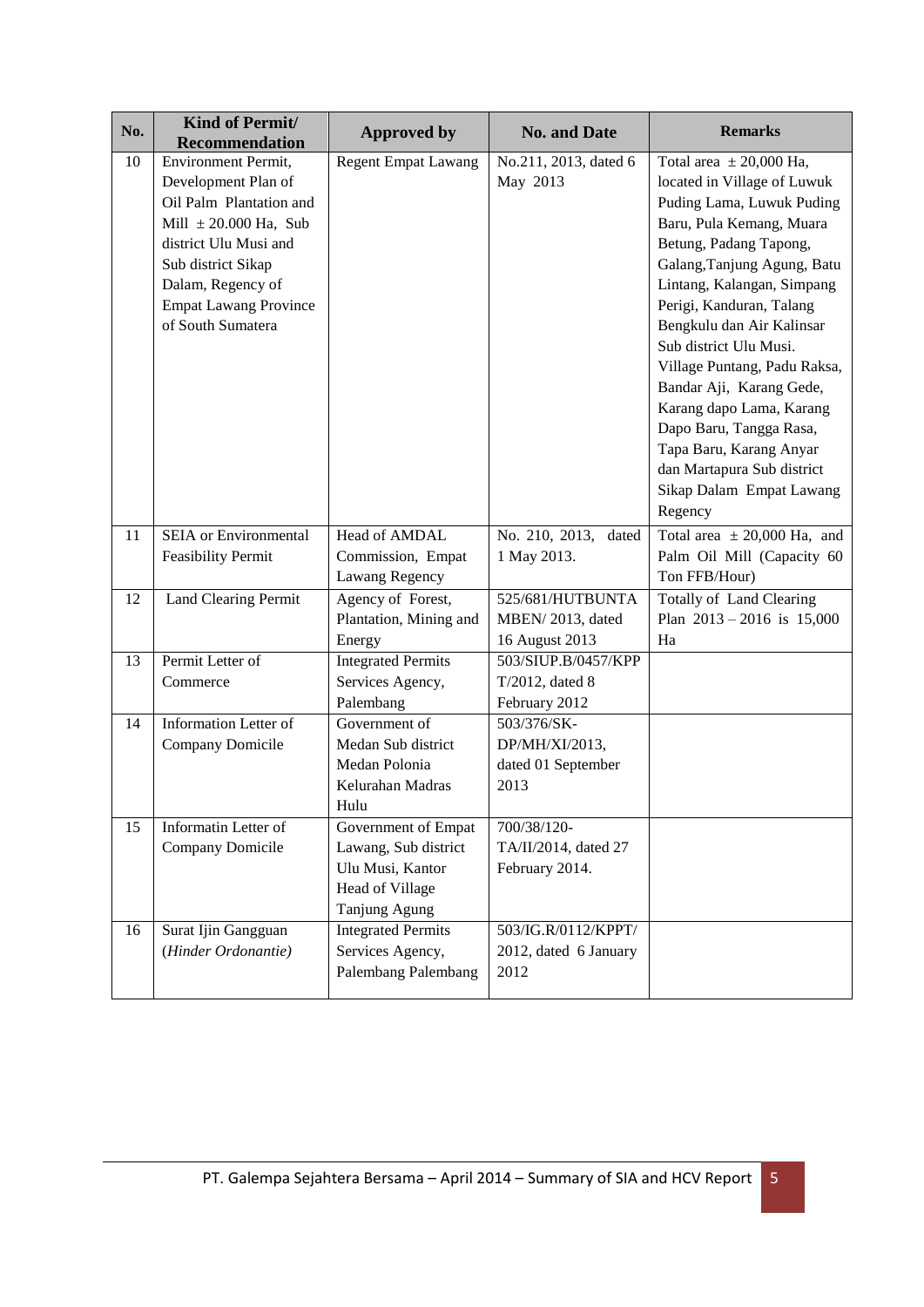

# Figure 1. Location permit map of PT Galempa Sejahtera Bersama

#### **3. Assessment Process and Procedure**

HCV Assessor Team, which involved experts in Biodiversity, Environmental Service, Social and Culture and supported by GIS expert, had conduct field data collection began on November 2012 until February 2013. Data collection was facilitated by the staff of PT GSB and assisted by the village community. Likewise with SIA Assessment that conducted in the same time.

The HCV and SIA Assessment of PT GSB lead by Ir. Siswoyo, MSi. He is a RSPO approved HCV Assessor with capacity as a Team Leader. His expertise is in Biodiversity Management and Conservation. He was assisted by HCV and SIA experts from Focus Consulting Group. The Assessment Methodology is described in Table 2, below: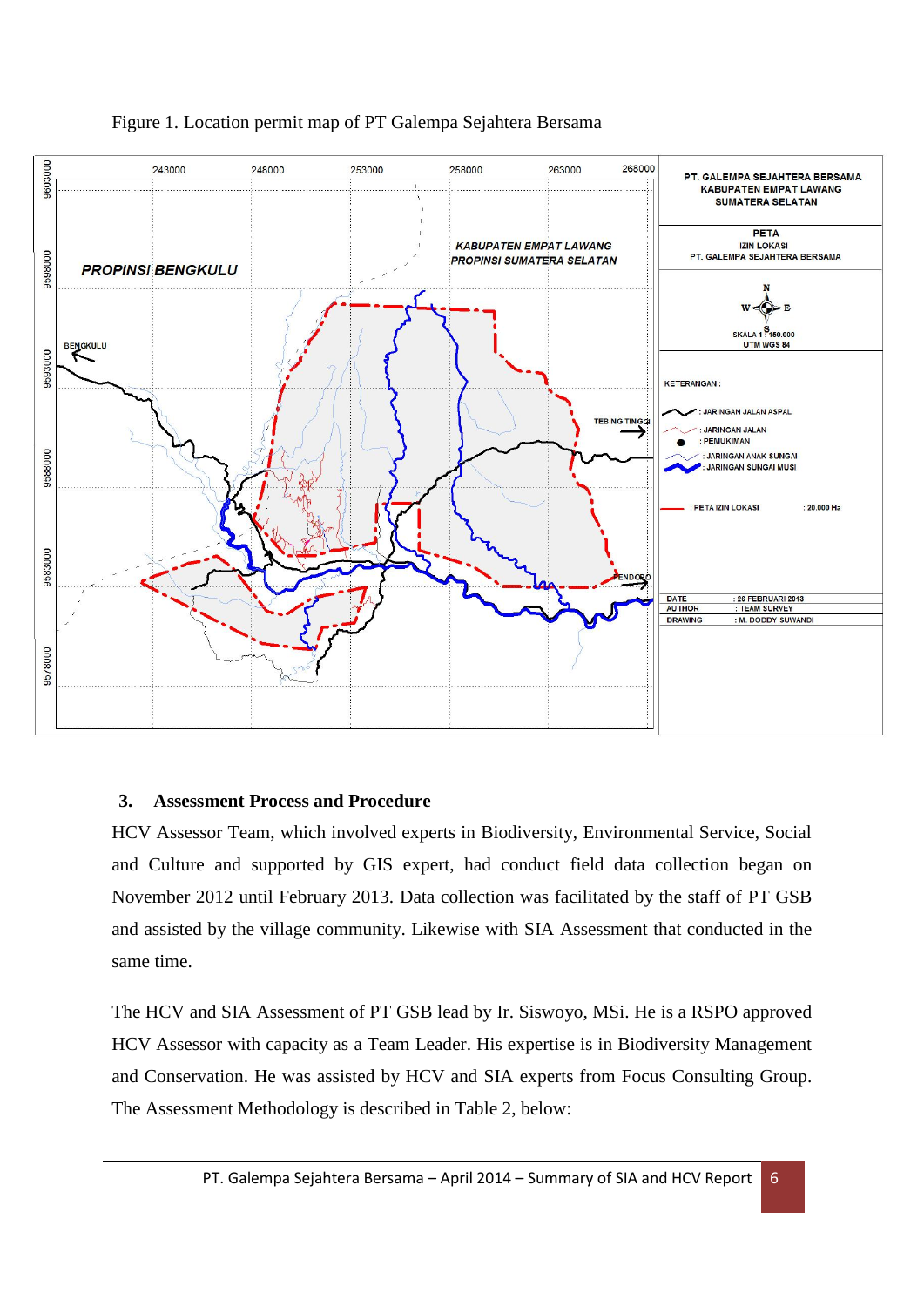| <b>Assessment Process</b> | Methodology                                 | Data Achievement                 |
|---------------------------|---------------------------------------------|----------------------------------|
| Mapping and               | collection<br>Field<br>data<br>verify<br>to | Mapping<br>all<br>data<br>and    |
| Landscape                 | secondary data and information such as      | information found into a map     |
|                           | protected/conservation area, road, river,   | and conducting analyses on       |
|                           | boundaries, soil types and classes,         | it.                              |
|                           | and; to<br>conduct<br>topography,<br>a      |                                  |
|                           | comprehensive overview of the area.         |                                  |
| (Wildlife)<br>Fauna       | Qualitative field assessment (rapid         | Qualitative condition of the     |
| Aspect                    | assessment. Direct field observation;       | habitat; endangered, critical    |
|                           | interview<br>and<br>discussion<br>with      | and protected wildlife species   |
|                           | stakeholder, such as local community,       | within the list of IUCN and      |
|                           | staffs of the company and other related     | the prevailing regulation and    |
|                           | parties.                                    | its distribution; location of    |
|                           |                                             | wildlife species encounter;      |
|                           |                                             | reduced wildlife habitat         |
| Flora Aspect              | Interview and direct field survey; initial  | Data of flora with particular    |
|                           | mapping of ecosystem distribution;          | status, species protected by     |
|                           | observation on forest structure, species    | the Indonesia government or      |
|                           | density or dominance on each type of        | assumed to be endangered in      |
|                           | ecosystem                                   | the IUCN list. Threat and        |
|                           |                                             | opportunity to maintain the      |
|                           |                                             | area.                            |
| Social,<br>Economic,      | Interview and field visit using list of     | Traditionally protected area,    |
| and Cultural Aspect       | structured questions.; collection data on   | level of dependency toward       |
|                           | the village's demography, custom,           | environmental<br>the<br>area,    |
|                           | culture and community's relation with       | related<br>services<br>the<br>to |
|                           | forest.                                     | assessed area.                   |
|                           |                                             |                                  |

Table.2 HCV Assessment Process, Methodology, and Data Achievement

# **SIA Assessment used 3 (three) methods, namely:**

- 1. Secondary Data Collection, achieved from relevant parties, to establish the identification and analysis of SIA document PT GSB.
- 2. Field Observation, to achieve information through direct field monitoring about anything related to social economy condition within and around PT GSB.
- 3. Interview, to deeply know about problems appropriate with expertise and authority of each key respondent.

HCV Consultation Public held on October 25<sup>th</sup>, 2013 at Aula Ulu Musi Sub District office. This Consultation Public was conducted to obtain feedback toward HCV findings from related parties. The process of Public Consultation, and the feedback and commentary from the participants was documented to provide inputs in finalization of HCV and SIA Report.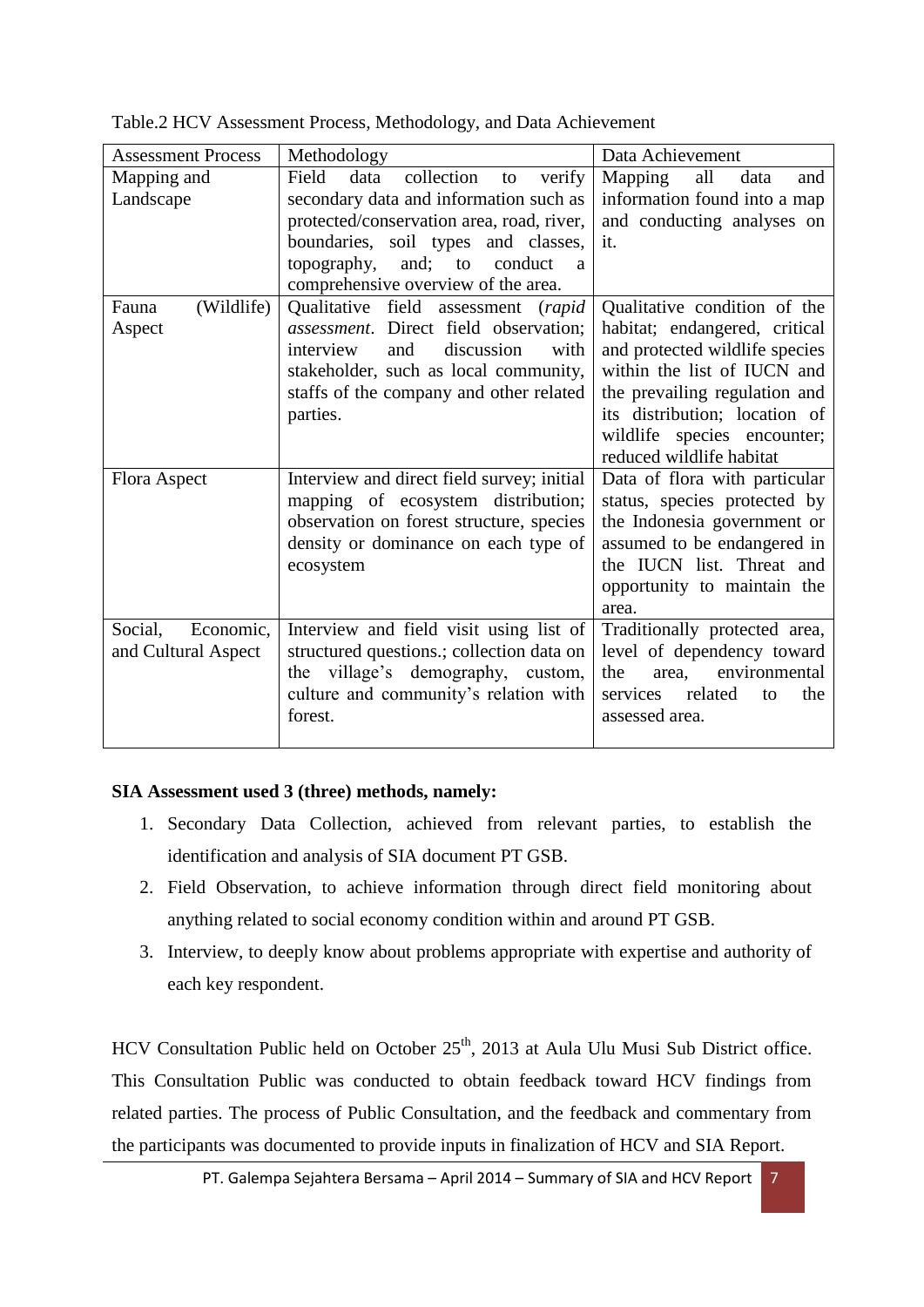Public Consultation was attended by the Focus Consulting Group Team, PT GSB employee, Muspika Ulu Musi, Head of Villages, Forestry Agency.

#### **4.a. Summary of SIA Findings**

**Demography.** The location permit of PT GSB located in Ulu Musi Utara and Sikap Dalam Sub District, Empat Lawang Regency and covering Lubuk Puding Lama, Lubuk Puding Baru, Pulau Kemang, Muara Betung, Padang Tepong, Galang,Tanjung Agung, Batu Lintang, Muara Kalangan, Simpang Perigi, Kunduran, Talang Bengkulu dan Air Kalinsar belong to Ulu Musi sub District. Puntang, Padu Raksa, Bandar Aji, Karang Gede, Karang Dapo Lama, Karang Dapo Baru, Tangga Rasa, Tapa Baru, Karang Anyar and Martapura belong to Sikap Dalam sub district, with the total population of 33,760 peoples. Ethnicity, the population dominated by Melayu, and in majority Muslim. Community primary livelihoods are rice, Cofee and peper farmer. Mostly, the education levels of community around PT GSB are high school graduated. The health facilities provided are Puskesmas, Posyandu, Puskesdes and midwife.

**Economy.** Primary sector of community income is rice and rubber farm. Community average income per month in 2013 based on sampling data is about Rp. 250,000,- up to Rp. 19,000,000,-.

**Socio-Cultural Aspect.** Community around PT GSB are open to accept the village development programs by government, community also make relationship/communication and cooperation with the outsider/immigrant. The communities still maintain local culture such as religious day ceremony.

**Environmental Aspect.** At the moments, communities feel there no significant impact of company activities, the community stil can get a clean water from some river that exist around their villages both in dry and rain season.

**Strategic Issues.** In project implementation, FPIC must be certainly ongoing finely.. Community Development Program and Corporate Social Responsibility should be synergize with the social development program plan by local government in order that program will be supporting each other. Partnership program between community and PT GSB must be create and socialize finely to all the related community element.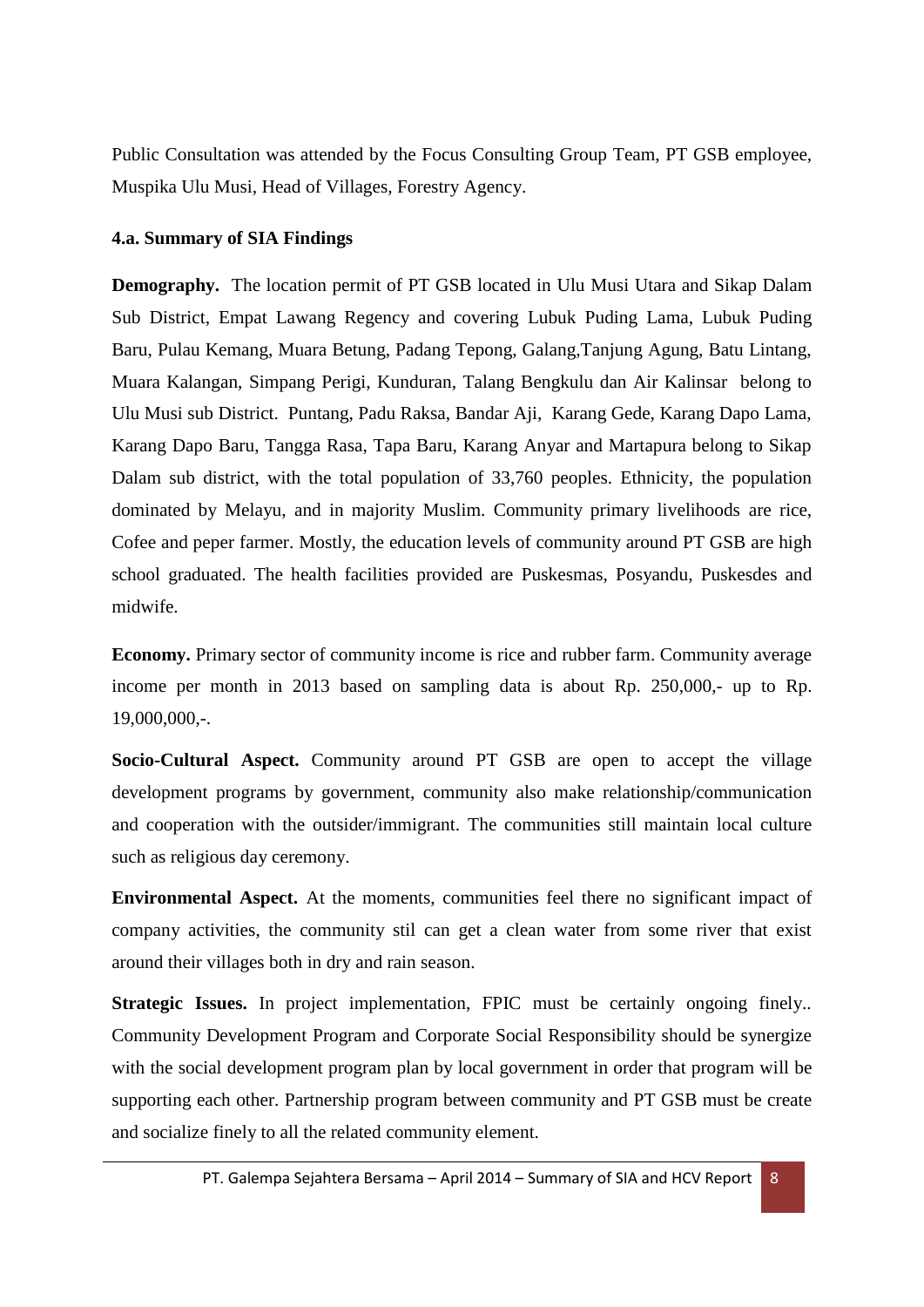# **4.b. Summary of HCV Findings**

Plantation area of PT GSB is covering of 20,000 Ha. HCV Assessment Report showed that identified HCV Area are **HCV1** (HCV1.1 area of 827.61 Ha, HCV 1.3 area of 3,344.40 Ha, and HCV 1.4 area of 857.21 Ha), **HCV2** (HCV 2.3 area of 827.61 Ha), **HCV4** (HCV4.1 area of 2,469.67 Ha and HCV4.2 area of 3,140.40 Ha), **HCV6** area of 1,00Ha. Some areas have been found to contain more than one HCV. This Assessment used the Indonesia HCV Identification Toolkit version June  $2<sup>nd</sup>$ , 2008 and High Conservation Value Area Development and Monitoring Project Draft issued by HCV RSPO Indonesia Working Group on August 2009.

As some areas have been found to contain more than one HCV, the total HCV are identified in PT GSB is 3,410.59Ha or 17.05% of the "Izin Lokasi", that provide in Table. 3:

# Table 3. List of HCV in PT GSB

#### **Location Permit Area (ha): 20.000**

|              |                                |           | Area Per HCV (Ha) |            |            |            |            |            |            |
|--------------|--------------------------------|-----------|-------------------|------------|------------|------------|------------|------------|------------|
| No.          | <b>Location of HCV</b>         | Area (ha) | <b>HCV</b>        | <b>HCV</b> | <b>HCV</b> | <b>HCV</b> | <b>HCV</b> | <b>HCV</b> | <b>HCV</b> |
|              |                                |           | 1.1               | 1.3        | 1.4        | 2.3        | 4.1        | 4.2        | 6          |
| $\mathbf{1}$ | Riparian of Berau River        | 29.60     |                   |            | 29.6       |            |            |            |            |
| 2            | Riparian of Betung River       | 135.69    | 135.69            | 135.69     | 135.69     | 135.69     | 135.69     | 135.69     |            |
| 3            | Riparian of Betung Kecil River | 209.91    |                   | 209.91     |            |            | 209.91     | 209.91     |            |
| 4            | Riparian of Gaman River        | 12.91     |                   | 12.91      |            |            | 12.91      |            |            |
| 5            | Riparian of Keruh River        | 77.79     | 77.79             | 77.79      | 77.79      | 77.79      | 77.79      | 77.79      |            |
| 6            | Riparian of Landai River       | 26.41     |                   | 26.41      |            |            | 26.41      |            |            |
| 7            | Riparian of Langli River       | 5.03      |                   |            |            |            | 5.03       | 5.03       |            |
| 8            | Riparian of Petai River        | 13.38     |                   |            |            |            | 13.38      |            |            |
| 9            | Riparian of Songsang River     | 10.58     |                   |            |            |            | 10.58      |            |            |
| 10           | Riparian of Latak River        | 169.68    | 169.68            | 169.68     | 169.68     | 169.68     | 169.68     |            |            |
| 11           | Riparian of Puluh River        | 3.52      |                   |            |            |            | 3.52       |            |            |
| 12           | Betok swamp                    | 3.10      |                   |            |            |            | 3.1        |            |            |
| 13           | Betung-1 Hill                  | 71.97     | 71.97             | 71.97      | 71.97      | 71.97      |            | 71.97      |            |
| 14           | Betung-2 Hill                  | 20.14     |                   | 20.14      |            |            |            | 20.14      |            |
| 15           | <b>Betung Kecil Hill</b>       | 97.27     |                   | 97.27      |            |            |            | 97.27      |            |
| 16           | <b>Gesam Hill</b>              | 190.06    |                   | 190.06     |            |            |            | 190.06     |            |
| 17           | Latak Hill                     | 55.35     |                   | 55.35      |            |            |            | 55.35      |            |
| 18           | Pematang Damar Hill            | 80.44     |                   | 80.44      |            |            |            | 80.44      |            |
| 19           | Pematang Kambing Hill          | 22.61     |                   | 22.61      |            |            |            | 22.61      |            |

PT. Galempa Sejahtera Bersama – April 2014 – Summary of SIA and HCV Report  $\overline{9}$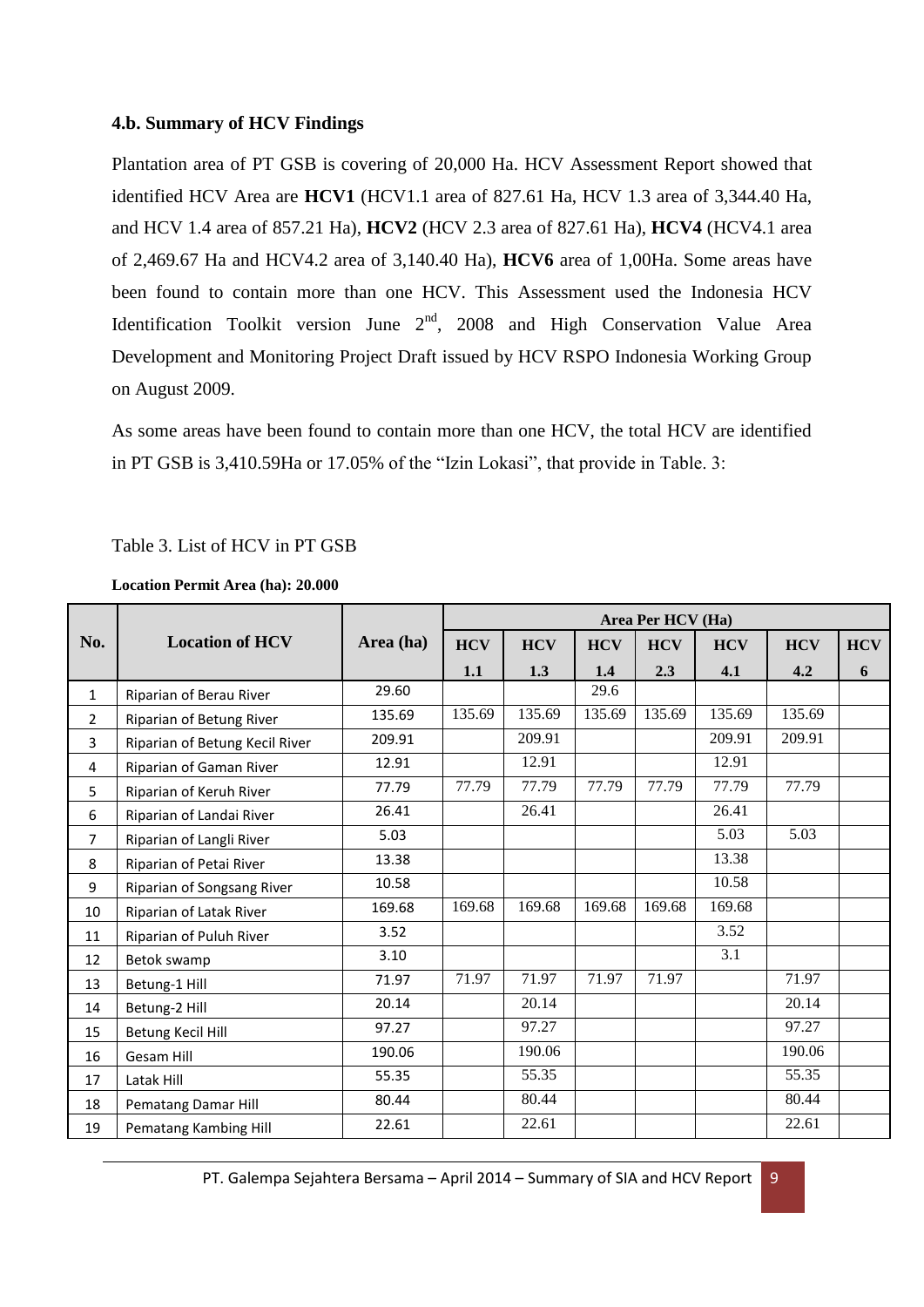| 20                                 | Kunjung-1 Hill                       | 54.18    | 54.18  | 54.18    | 54.18  | 54.18  |          | 54.18    |      |
|------------------------------------|--------------------------------------|----------|--------|----------|--------|--------|----------|----------|------|
| 21                                 | Kunjung-2 Hill                       | 8.86     | 8.86   | 8.86     | 8.86   | 8.86   |          | 8.86     |      |
| 22                                 | Pematang Ngongop Hill                | 137.95   | 137.95 | 137.95   | 137.95 | 137.95 |          | 137.95   |      |
| 23                                 | Mandi Angin Hill                     | 171.49   | 171.49 | 171.49   | 171.49 | 171.49 |          | 171.49   |      |
| 24                                 | Pematang Tewas Hill                  | 1,801.67 |        | 1,801.67 |        |        | 1,801.67 | 1,801.67 |      |
| 25                                 | Puyang Gadis                         | 1.00     |        |          |        |        |          |          | 1.00 |
| <b>Total of HCV Area at PT GSB</b> |                                      | 3,410.59 | 827.61 | 3.344.40 | 857.21 | 827.61 | 2,469.67 | 3.140.40 | 1.00 |
|                                    | % HCVA equal to Location Permit Area | 17.05%   |        |          |        |        |          |          |      |

Note : Area coverage of each HCV did not describe the total area of identified HCV. since there were overlapping areas of the identified HCV on the same block/grid.



Figure 2. HCV Map PT Galempa Sejahtera Bersama